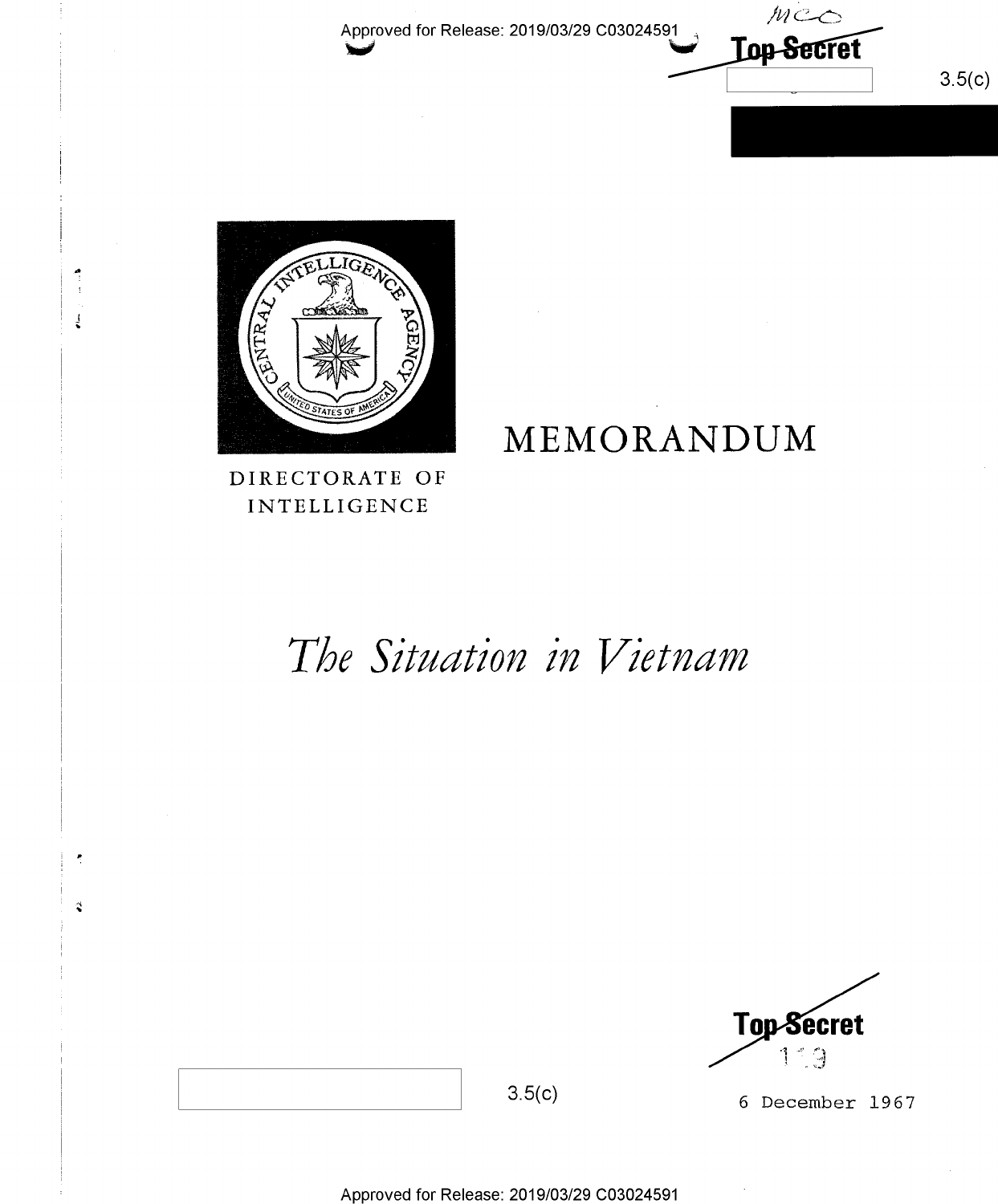# WARNING

This document contains classified information affecting the national security of the United States within the meaning of the espionage laws, US Code Title 18, Sections 793, 794, and 798.

 $3.5(c)$ 

'>

٠



Approved for Release: 2019/03/29 C03024591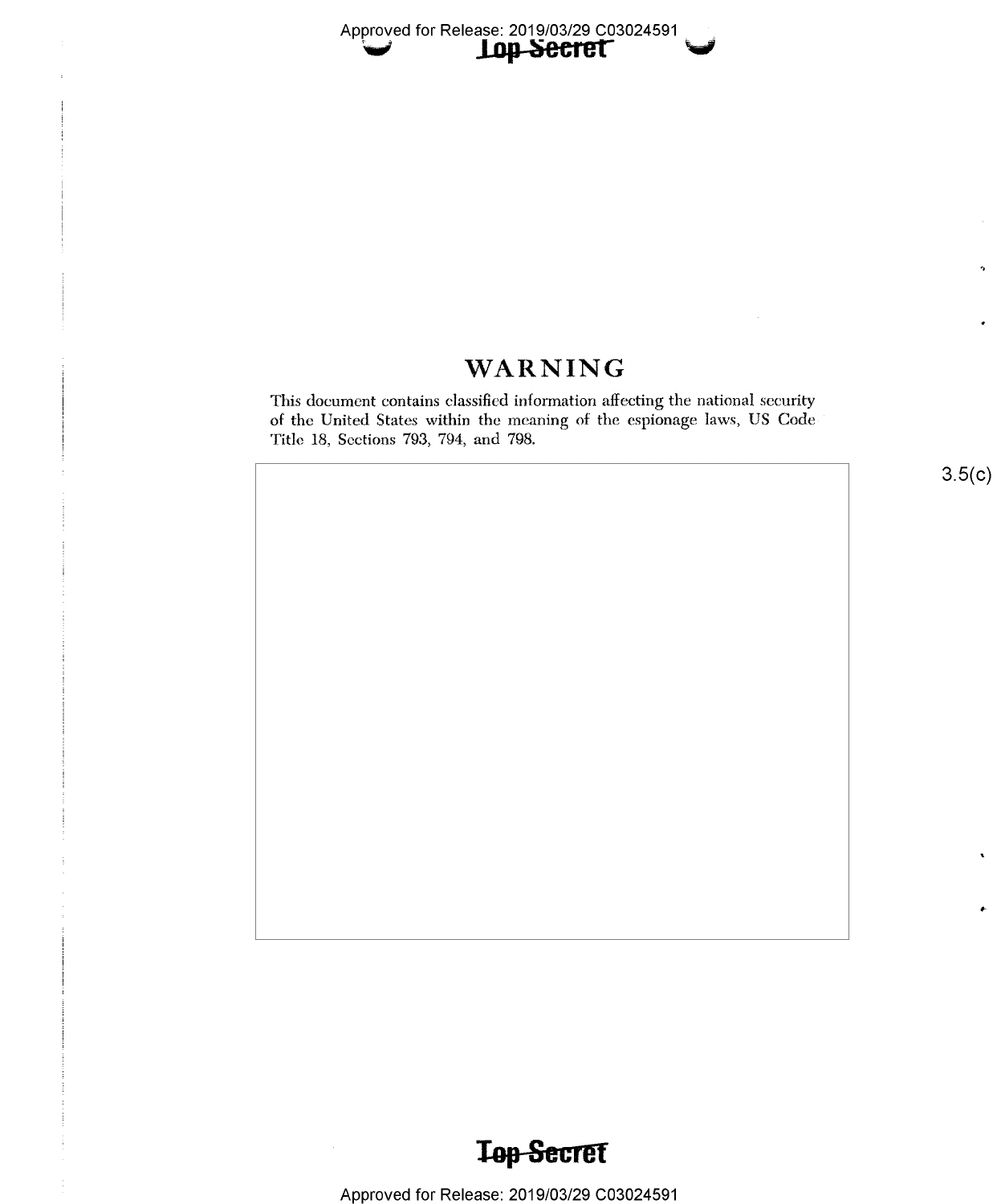#### Approved for Release: 2019/03/29 C03024591 3.5(C)  $U$   $10$  L  $\sigma$  E  $\sigma$  L  $\sigma$   $1$

 $3.5(c)$ 

Information as of 1600 <sup>6</sup>December 1967

 $3.5(c)$ 

#### HIGHLIGHTS

New fighting has broken out near Bu Dop on the Cambodian border.

I. The Military Situation in South Vietnam:<br>Fighting broke out again in the Bu Dop area on<br>5 and 6 December. Skirmishes were also reported in Quang<br>Nam and Binh Dinh provinces (Paras. 1-4). Interrogations and captured documents indicate that enemy forces are improving their sapper capability through infiltration (Paras. 5-9). Prisoners in Pleiku Province report that North Vietnamese Army replacements are being used in Viet Cong local force units (Paras. 10-11). The Weekly Review of South Vietnam Battle Statistics (Para. 12). (Charts)

II. Political Developments in South Vietnam:

3.3(h)(2)

The Lower House has approved more than 30 rules and has decided on its board of officers (Para. 3).

III. North Vietnamese Military Developments: There is nothing of significance to report.

IV. Other Communist Military Developments: There is nothing of significance to report.

V. Communist Political Developments: There is nothing of significance to report.

VI. Other Major Aspects: Cambodia has strongly rejected South Vietnam's assertion of its right to pursue Communist troops into Cambodia (Paras. 1-3).

 $3.5(c)$ 

Approved for Release: 2019/03/29 C03024591

i

 $1 \text{OF-8ECKE1}$  3.5(c)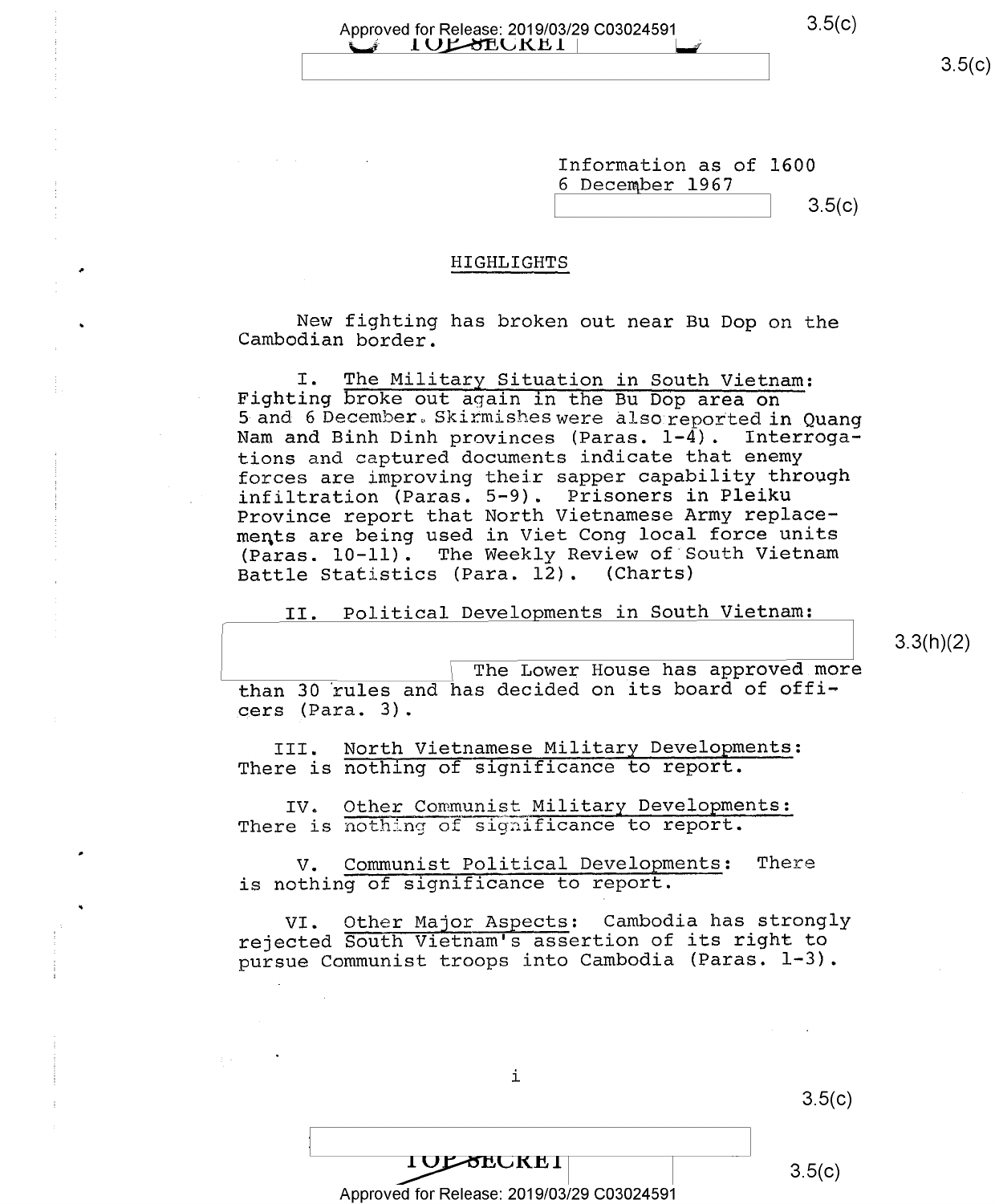Approved for Release: 2019/03/29 C03024591



Approved for Release: 2019/03/29 C03024591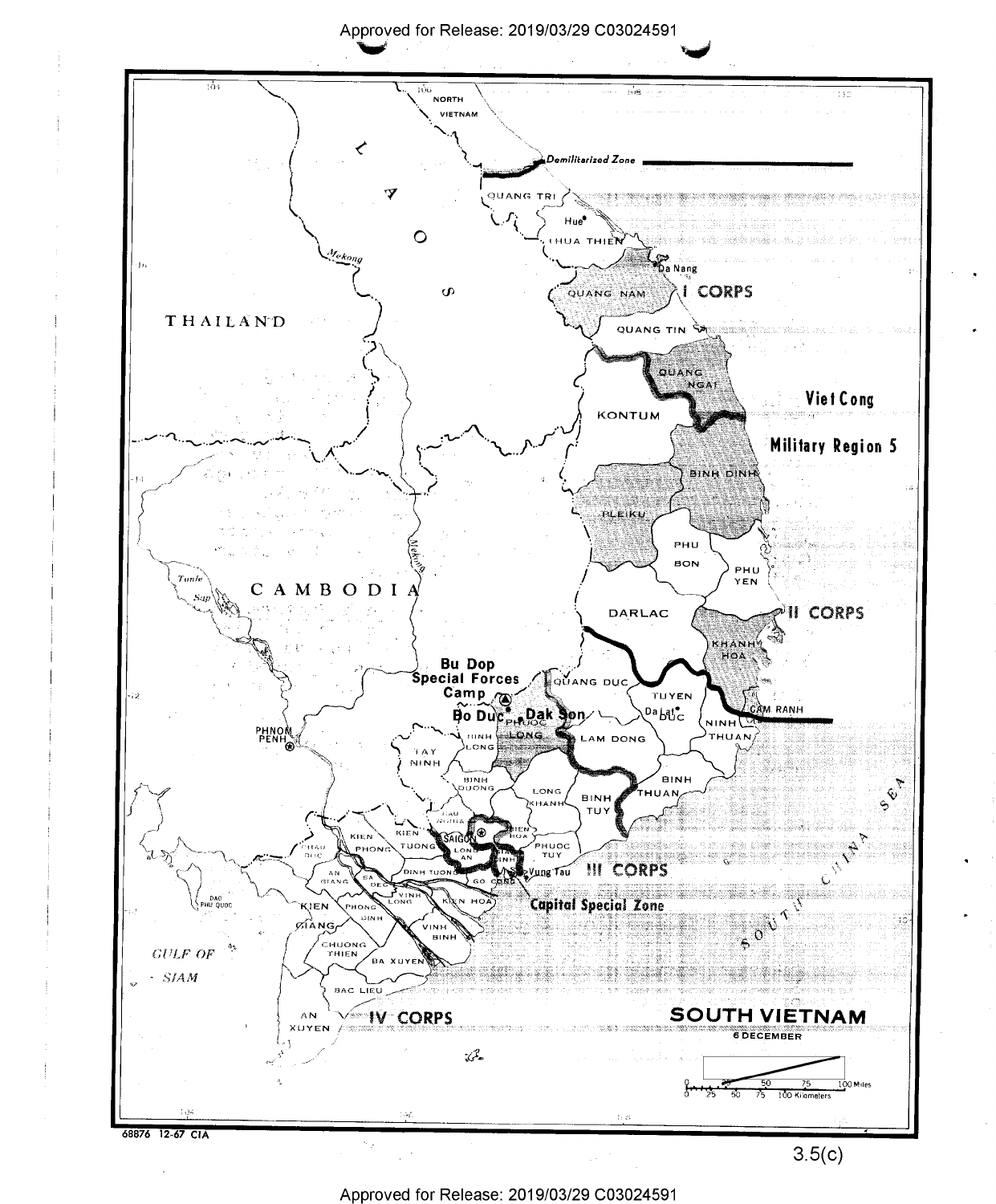$3.5(c)$ 

# Approved for Release: 2019/03/29 C03024591 3.5(C)<br>
I UP SECRET |

### I. MILITARY SITUATION IN SOUTH VIETNAM

1. Fighting flared up again near the Bu Dop<br>Special Forces camp on 5 December. US and South Viet-<br>namese troops have been hit by sporadic mortar and<br>rocket barrages in this area since 29 November when<br>enemy forces attacked

2. In the latest action a company of the US<br>1st Infantry Division, part of a battalion sent last<br>week to reinforce the Special Forces camp, ran into<br>an estimated two enemy platoons in fortified positions<br>1ess than a mile f

3. There are conflicting reports concerning<br>the attack on 5 December on Dak Son New Life hamlet<br>located about 12 miles southwest of Bu Dop. Initial<br>accounts of a death toll of 300 were clearly exag-<br>gerated, but late repor

4. US troops reported 34 enemy troops were killed<br>in two other skirmishes along the central coast on<br>5 December. One of these occurred in Quang Nam Prov-<br>ince, some 27 miles south of Da Nang, and the other<br>in coastal Binh that of a North Vietnamese Army major--the commanding officer of the 3rd Regiment of the North Vietnamese 2nd Division.

<sup>6</sup>December 1967

 $3.5(c)$   $3.5(c)$ 

Approved for Release: 2019/03/29 C03024591

TOLSECRET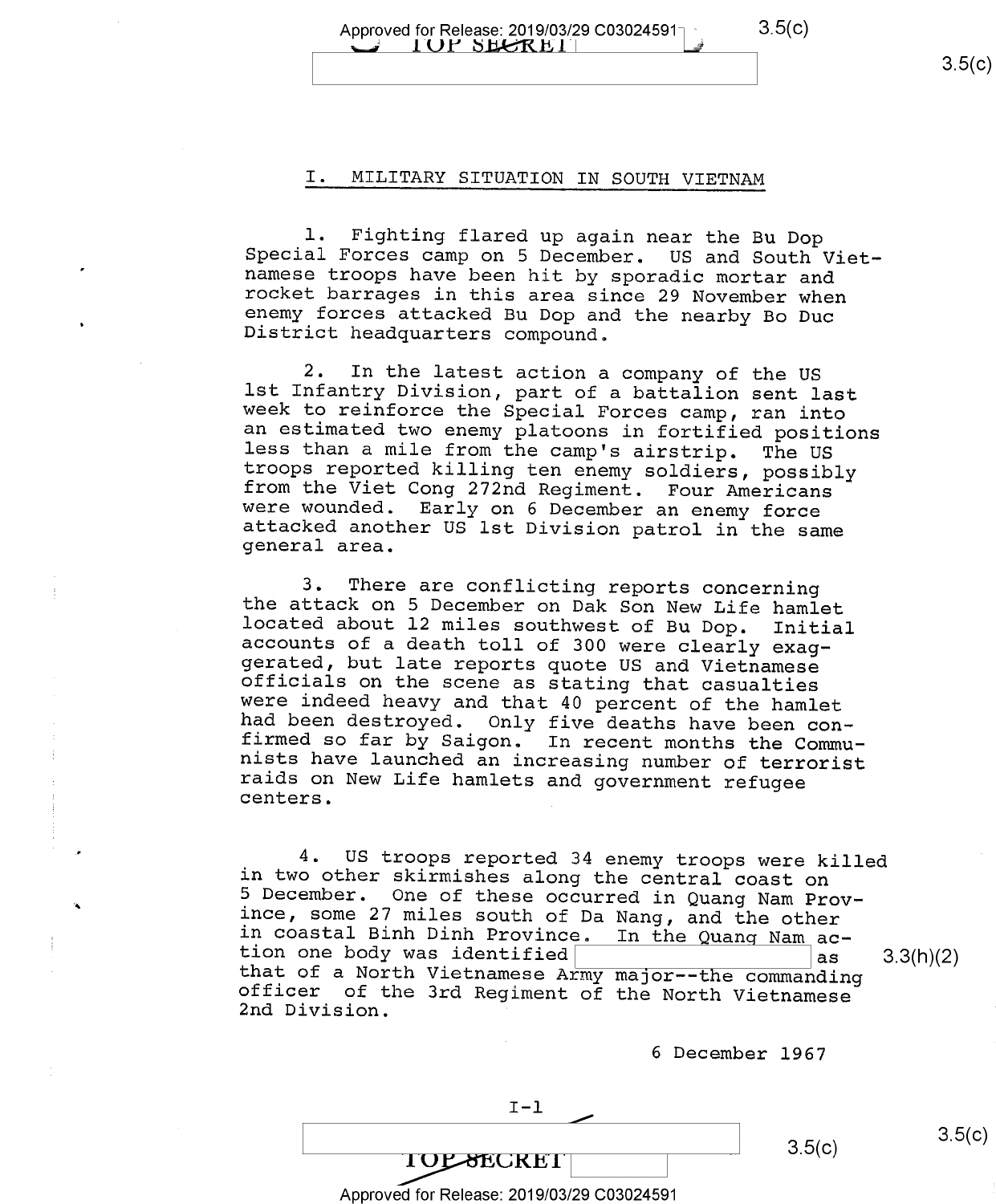## Approved for Release: 2019/03/29 C03024591 3.5(C) §\_i 'l()E,51flJt(H1'\ hf

#### Sapper Activity in Military Region <sup>5</sup>

5. Interrogation reports and captured docu-<br>ments indicate that enemy units in the Communists'<br>Military Region 5 have reinforced their sapper capa-<br>bility through infiltration of individual replace-<br>ments and additional un

8. This is the most recent evidence of sapper<br>infiltration into Military Region 5 and the latest<br>of many indications which point to a new emphasis on<br>sapper-type operations. In addition to the above<br>mentioned units, the 4

6 December 1967

 $IUP$  $ECKEI$  3.5(c) Approved for Release: 2019/03/29 C03024591  $3.5(c)$ 

3.3(h)(2)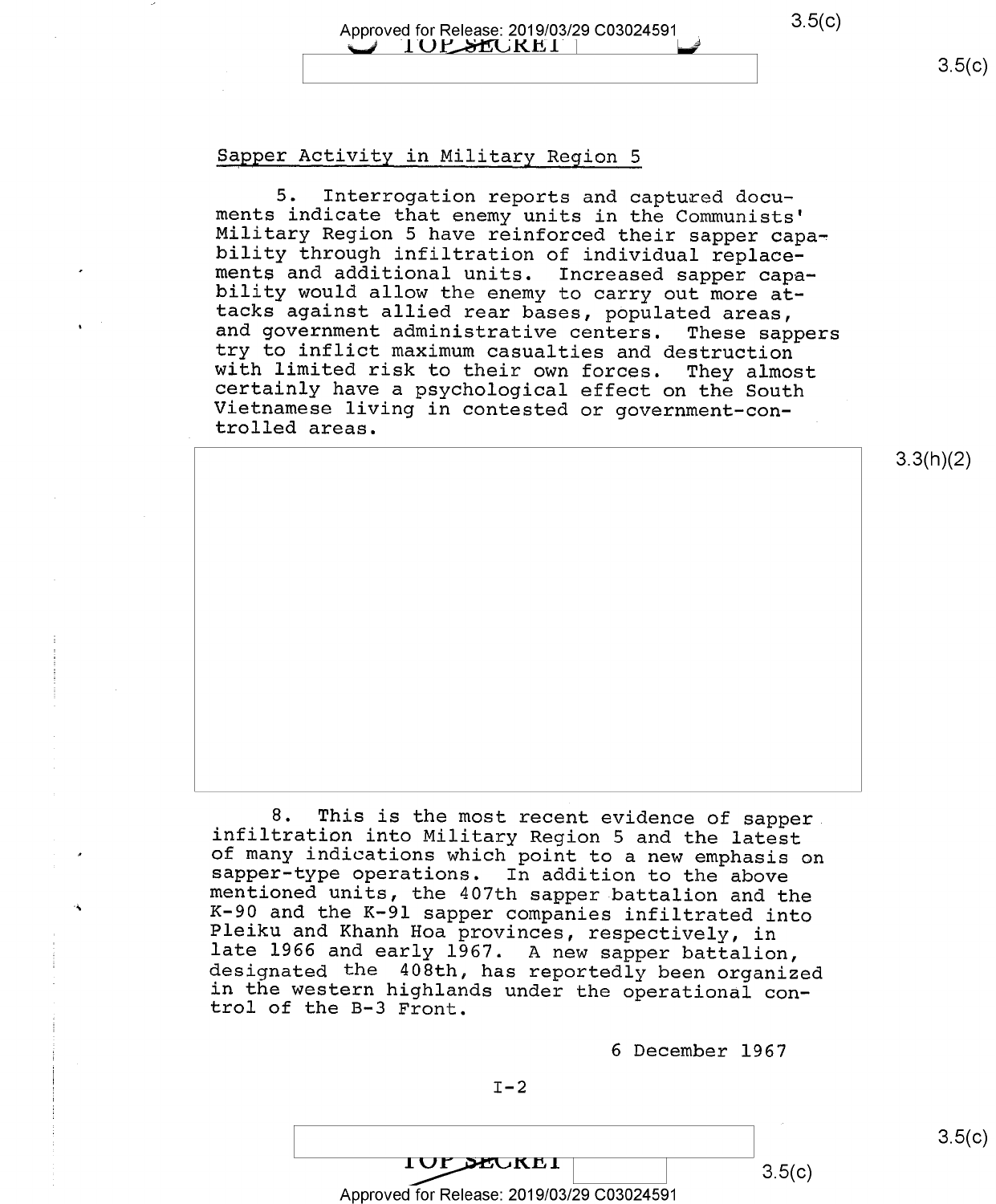Approved for Release: 2019/03/29 C03024591  $3.5(c)$   $3.5(c)$   $3.5(c)$ 

3.3(h)(2)

9. Recently captured documents provide evidence<br>that the enemy has established a sapper school in<br>Military Region 5. This school is believed to be<br>independent of the region's political-military school<br>and reportedly can tr

### Replacements in Viet Cong Local Forces

l0.

\unit had received North Vietnamese replacements in September 1967 from the 108th Infiltration Group. This is the second report of North Vietnamese Army replacements in this local force unit, according to MACV.

11. There have been a number of reports in 1967<br>of North Vietnamese personnel being assigned to vari-<br>ous local force units in I and II Corps. The reports<br>illustrate the increasing difficulties the Communists<br>are having in

## Weekly Review of South Vietnam Battle Statistics

l0. The week of 26 November - 2 December compared with the week of 19-25 November:

#### I. Casualties

|                     | VC/NVA      |                   | US          |                   |
|---------------------|-------------|-------------------|-------------|-------------------|
|                     | $19-25$ Nov | $26$ Nov- $2$ Dec | $19-25$ Nov | $26$ Nov- $2$ Dec |
| Killed              | 1,826       | 1,358             | 212         | 207               |
| Wounded<br>Missing/ |             | ----              | 1,241       | 633               |
| Captured            |             |                   |             |                   |
|                     |             |                   |             |                   |
| TOTALS              | 1,826       | 1,358             | 1,453       | 840               |

6 December 1967



 $3.5(c)$ 

 $3.5(c)$ 

Approved for Release: 2019/03/29 C03024591

**TOP SECRET**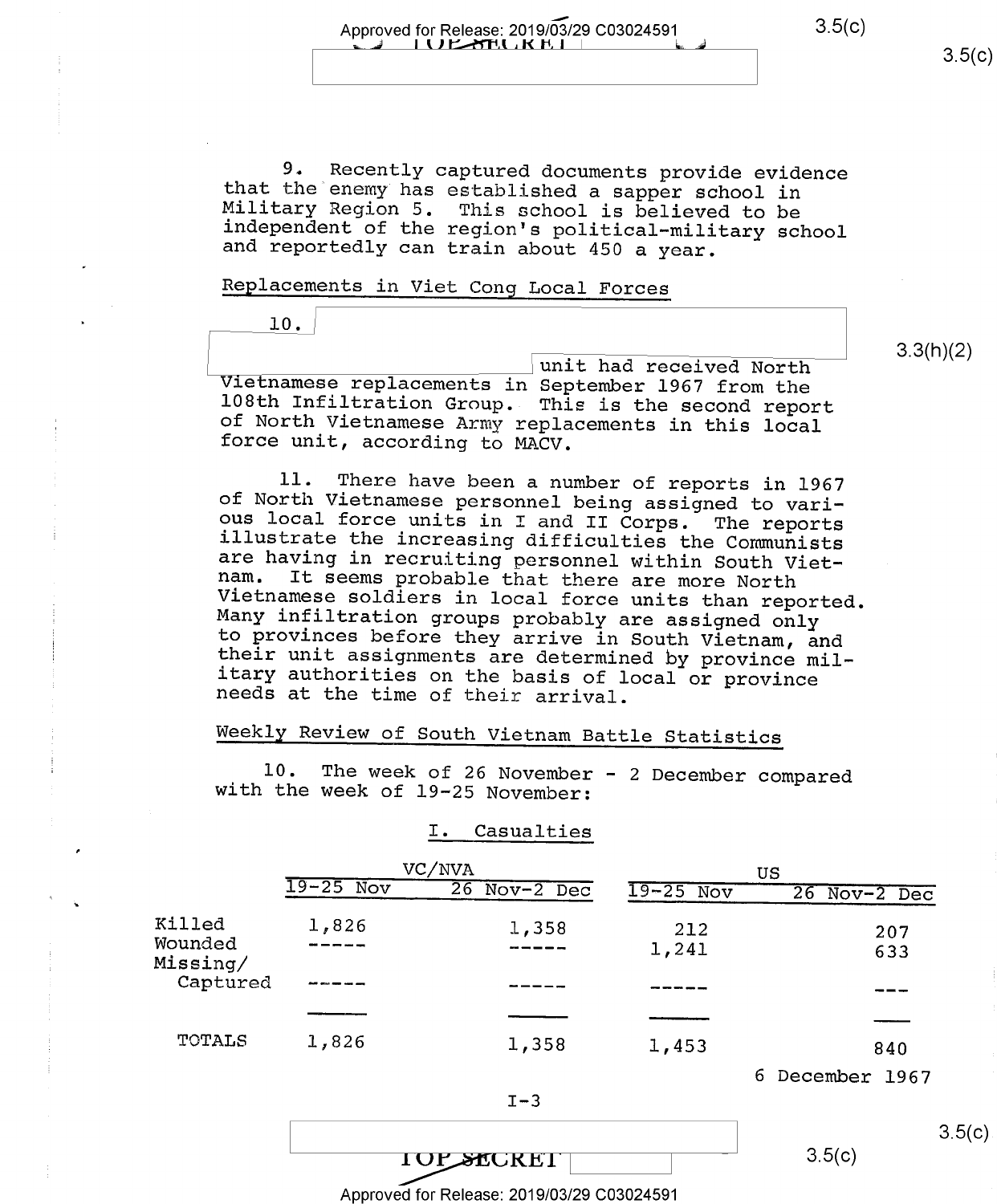$3.5(c)$ 

|                      | <b>GVN</b>  |              | WORLD<br>FREE |                |
|----------------------|-------------|--------------|---------------|----------------|
|                      | $19-25$ Nov | 26 Nov-2 Dec | $19-25$ Nov   | $26$ Nov-2 Dec |
| Killed               | 216         | 360          | 8             | 28             |
| Wounded              | 664         | 799          | 18            | 38             |
| Missing/<br>Captured | 25          | 80           | --            |                |
|                      |             |              |               |                |
| TOTALS               | 905         | 1,239        | 26            | 66             |

## II. Viet Cong Incidents

 $\overline{a}$ 

|                                                                                                                       | $19 - 25$ Nov                           | 26 Nov-2 Dec                                                                                                |
|-----------------------------------------------------------------------------------------------------------------------|-----------------------------------------|-------------------------------------------------------------------------------------------------------------|
| Attacks<br>Battalion or Larger<br>Small Unit. 56<br>Harassment<br>Terrorism<br>Sabotage<br>Propaganda<br>Antiaircraft | 56<br>0<br>415<br>39<br>64<br>17<br>194 | 78<br>2<br>$\sim$ $\sim$<br>76<br><b>Contract Contract Contract Contract</b><br>305<br>19<br>40<br>6<br>170 |
| TOTALS                                                                                                                | 785                                     | 618                                                                                                         |

## III. Weapons Captured

|                           | VC/NVA      |                   | GVN         |                   |
|---------------------------|-------------|-------------------|-------------|-------------------|
|                           | $19-25$ Nov | 26<br>$Nov-2$ Dec | $19-25$ Nov | $26$ Nov- $2$ Dec |
| Individual<br>Crew-Served | 372<br>29   | Not<br>Reported   | 178         | 186<br>34         |
|                           |             |                   |             |                   |
| TOTALS                    | 401         |                   | 185         | 220               |

<sup>6</sup>December 1967

 $I-4$ 

TOP SECRET 3.5(c)

Approved for Release: 2019/03/29 C03024591

 $3.5(c)$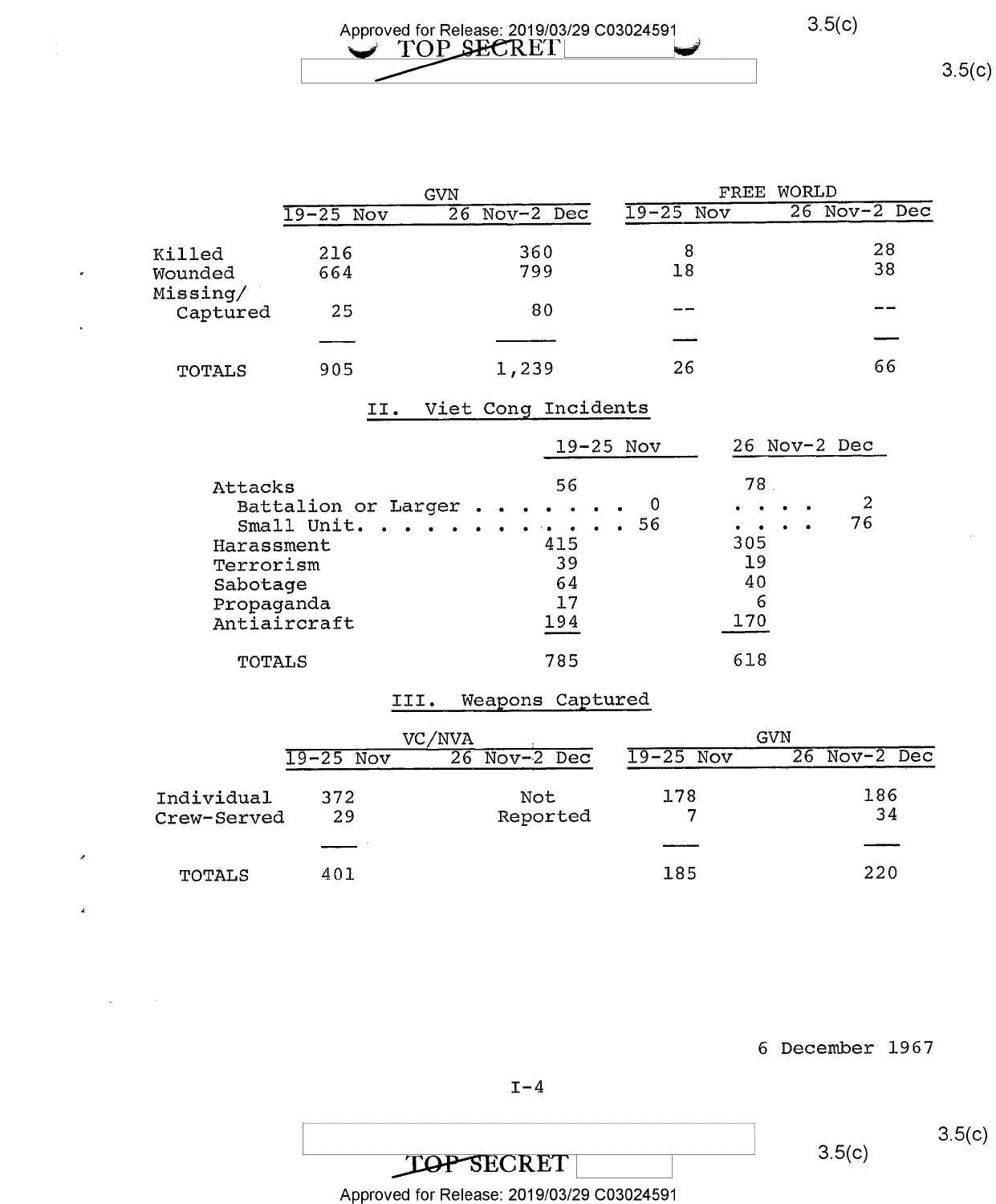

68863 12~67 CIA

 $3.5(c)$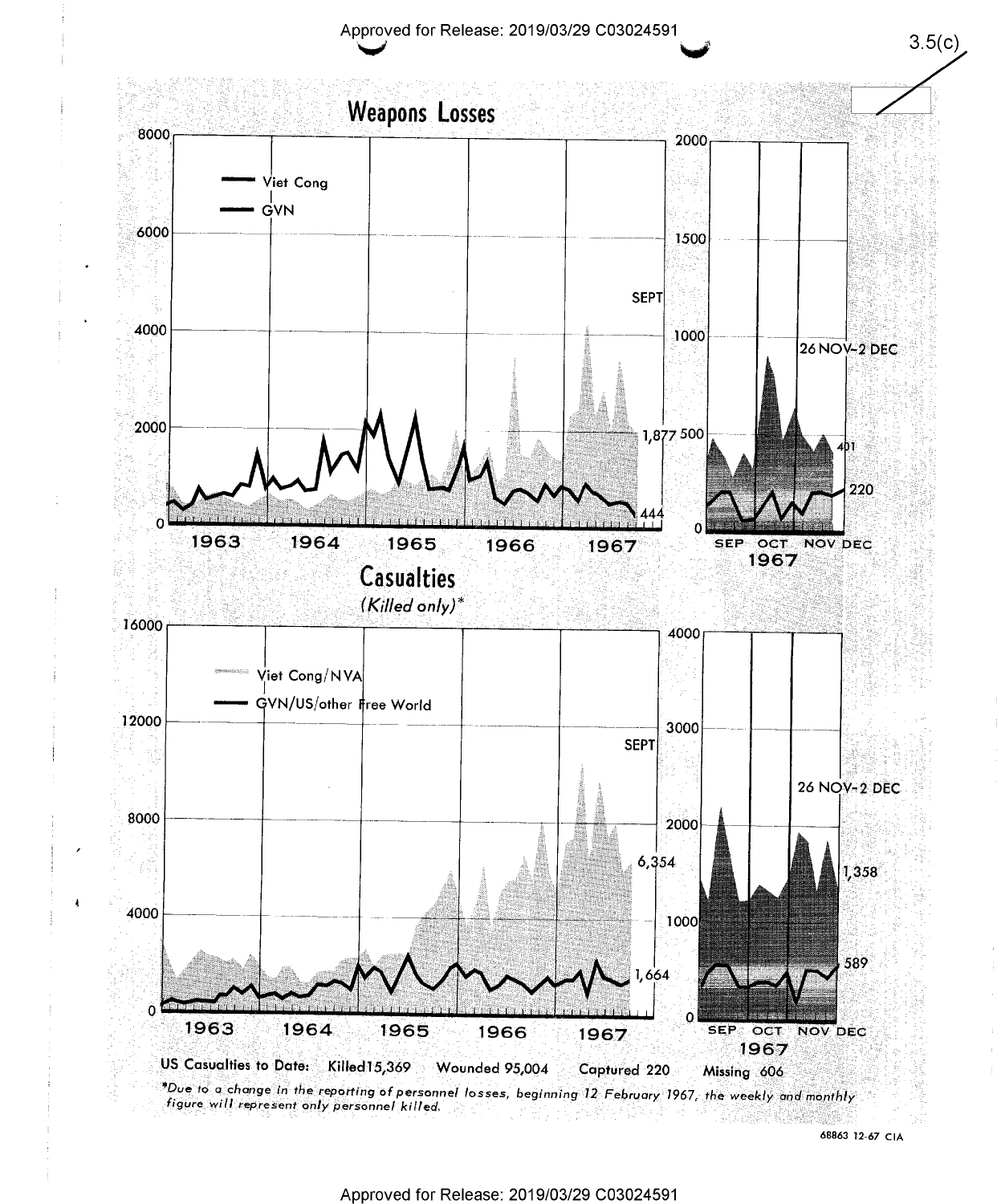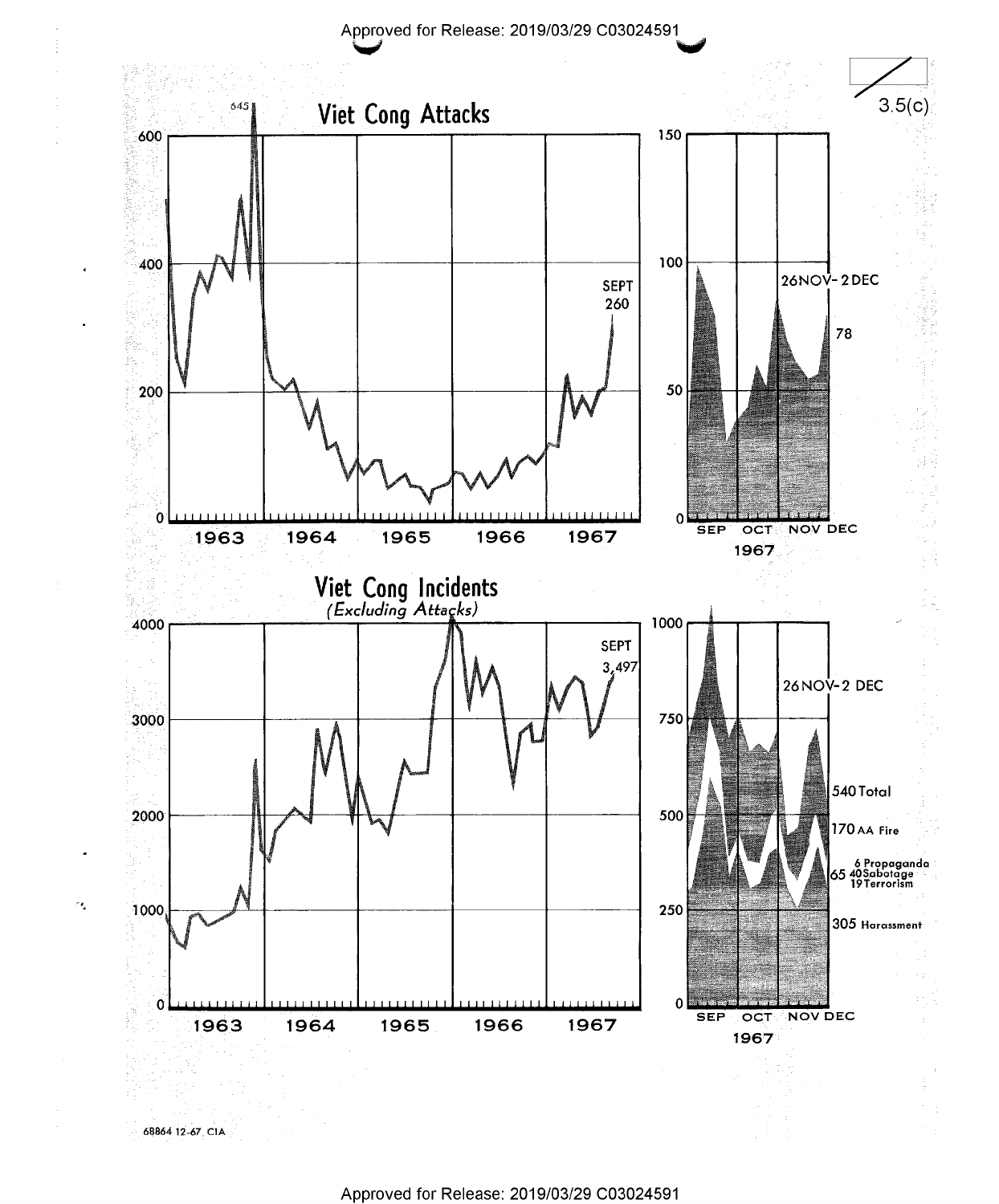#### Approved for Release: 2019/03/29 C03024591 3.5(c) i Q<del>izan</del>tik e e

# 3.3(h)(2) II. POLITICAL DEVELOPMENTS IN SOUTH VIETNAM

Lower House Activities

3. The Lower House is moving ahead in its<br>rules drafting process and has approved more than<br>30 rules in four days of plenary debate. Among<br>the rules approved is one dealing with the house's<br>board of officers. These will in

<sup>6</sup>December 1967

#### $II-1$

**TOP-SECRET** Approved for Release: 2019/03/29 C03024591

 $3.5(c)$   $3.5(c)$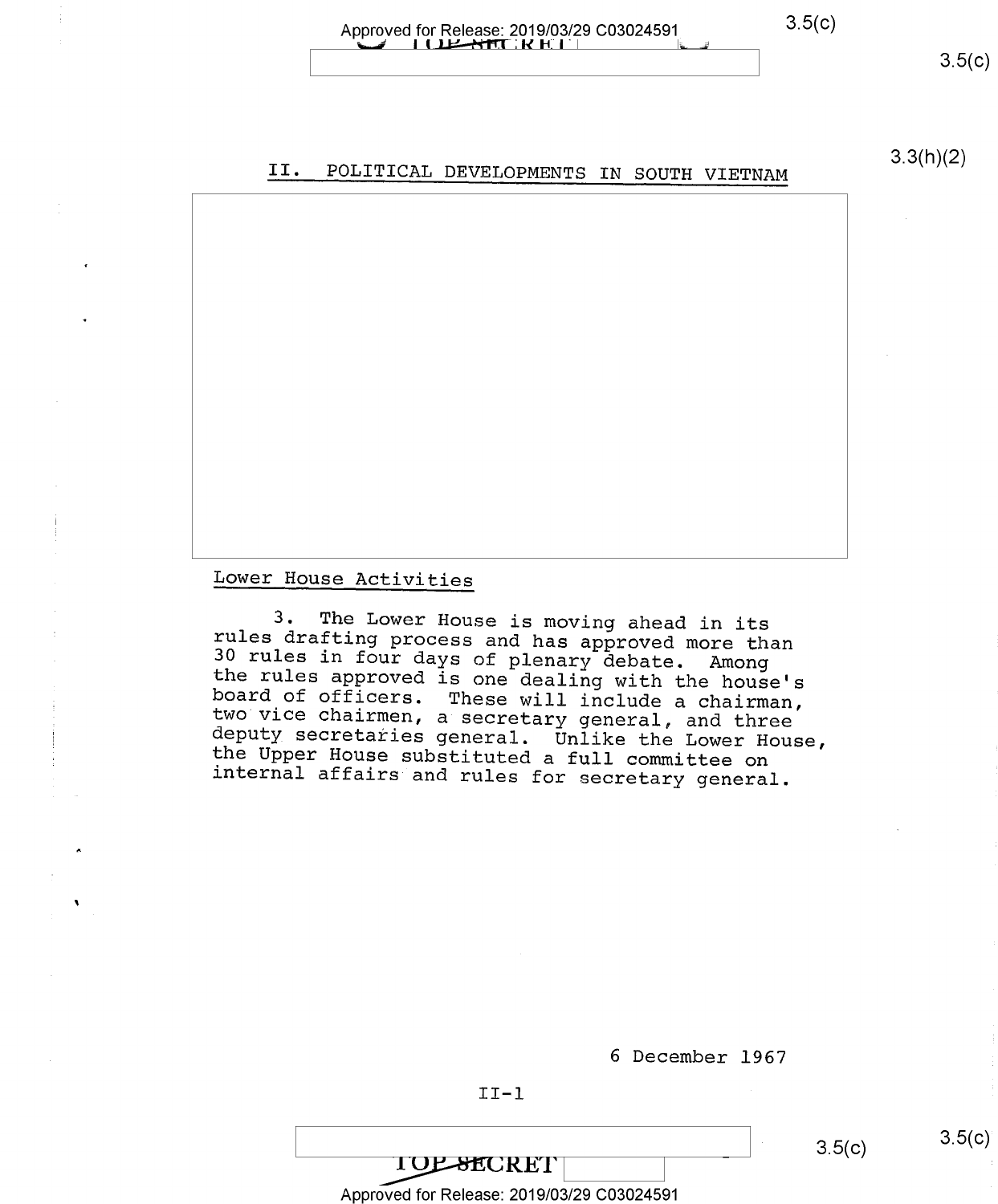#### III. MILITARY DEVELOPMENTS IN NORTH VIETNAM

#### OTHER COMMUNIST MILITARY DEVELOPMENTS IV.

#### COMMUNIST POLITICAL DEVELOPMENTS V.

 $1.$ There is nothing of significance to report.

6 December 1967

#### $III-IV-V - 1$

TOPSECRET

 $3.5(c)$ 

 $3.5(c)$ 

Approved for Release: 2019/03/29 C03024591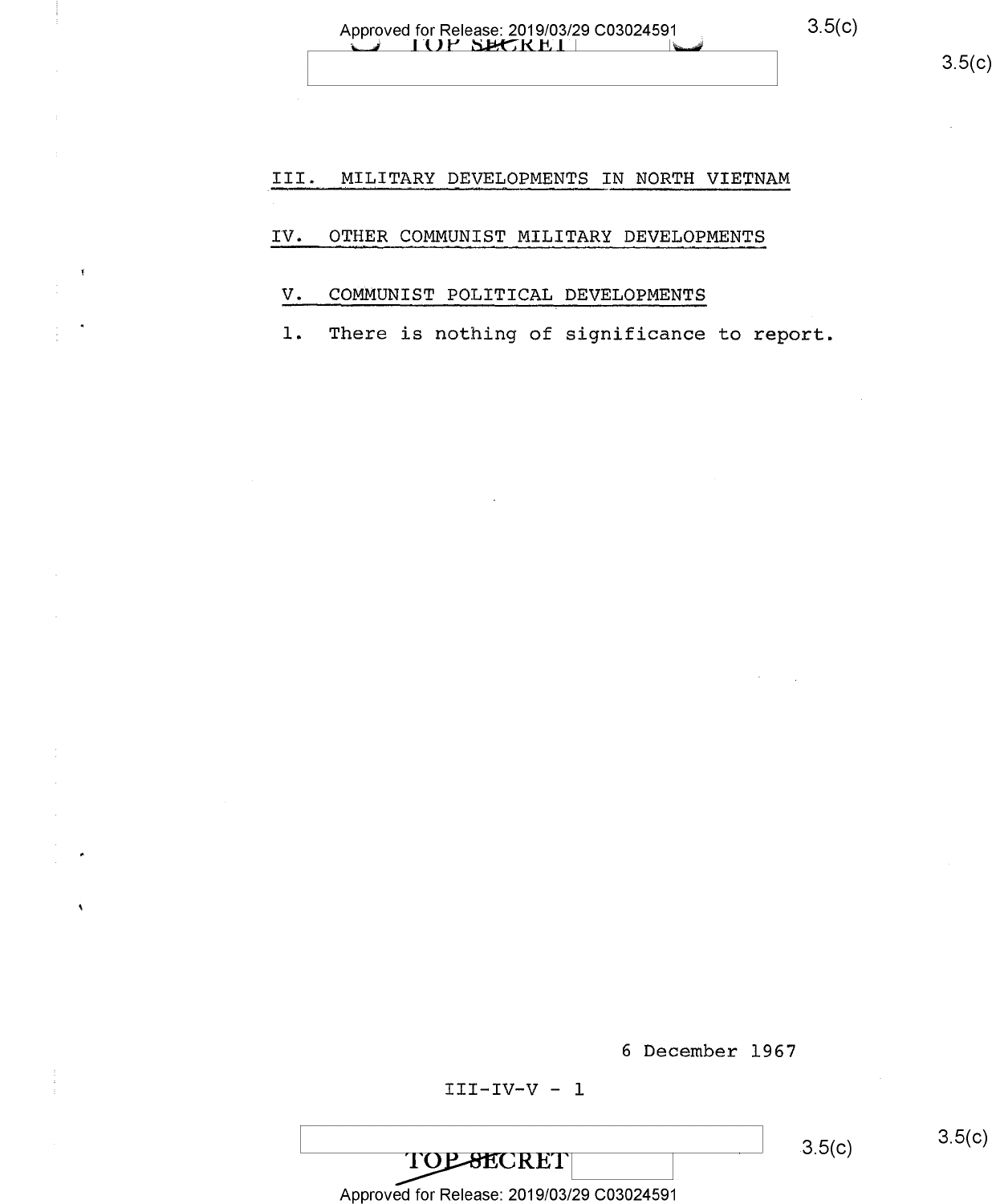$3.5(c)$ 

 $3.5(c)$ 

Approved for Release: 2019/03/29 C03024591 7" 1 OF SECRETT

#### VI. OTHER MAJOR ASPECTS

1. Cambodia has reacted to president Thieu's<br>recent statement that South Vietnam reserved the<br>right to pursue Communist troops into its territory.<br>In an official statement issued on 5 December,<br>Phnom Penh warned that Cambo

2. The Cambodians have expressed great concern<br>recently over the possibility of the war spreading<br>to their country and can be expected to use their<br>limited ground and air forces against any allied<br>ground units crossing the

3. There is no evidence, however, of any par-<br>ticular Cambodian alert along the border as a re-<br>sult of these increased fears in Phnom Penh.

3.3(h)(2)

Recent intrusions by Cambodian MIGs into South Vietnam suggest that air patrols along the border have probably increased.

<sup>6</sup>December 1967

Approved for Release: 2019/03/29 C03024591

No Foreign Dissem Back around Use Only 3.5(c)<br>
TOP SECRET